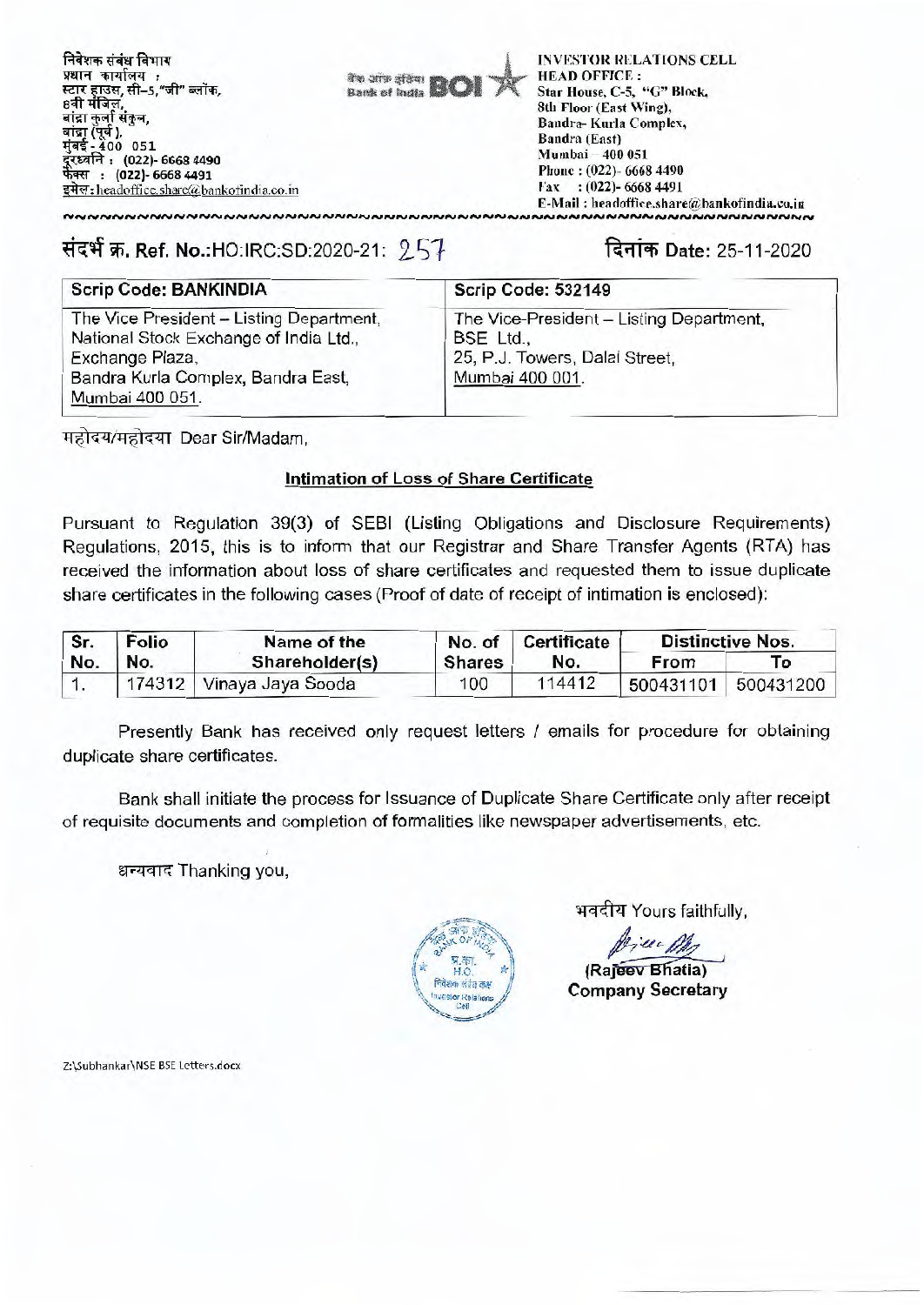$Duff$ 

#### \*From **:-**

**Vinaya Jaya Sooda** 

Swapna Nagti, Vasant Garden, B/702, Willows Twin Tower CHS, Bat Rajeshwar Road, Mulund-West, **Mumbai 400080.** 

Date  $21/11/2020$ .

#### To,

**Bigshare Services Pvt. Ltd, 1st Floor, Bharat Tin Works Building, Opp. Vasant Oasis, Makwana Road,Marol, Andheri (East), Mumbai - 400059. 521588** 

Unit :- **Bank of India.** 

निरेशक संबंध कम

- Ref. :- **Folio No. 174312 No. Share 100.**
- Sub :- **(1) Regarding Misplaced of Original Shares.** 
	- (2) Details for unclaimed Share and Dividend in Investor **Education and Protection Fund (IEPF) till date sent by you.**
	- **(4) Change of Address.**
	- **(5) Unclaimed Dividend Warrant / Interest Warrant.**

**Point No. 1:- [** $\checkmark$ ] Regarding Misplaced of Original Shares.

**BIGSHARE SERVICES PVT. LTD.** Subject to Verification Sign

As per our knowledge we are holding **100** shares of **Bank of India Ltd.** Many days we are getting your dividend, Annual Report & All Correspondence from you at our old address. The details are Folio No. **174312** No. of Shares **100** and those shares are missing and we have not finding Share Certificates within our house. We have checked everything in our house but we are unable to search it.

As per our knowledge all bonus shares are undelivered and pending in your office. If so kindly check at your office and sent back to us on the above Address immediately if those Shares are not received back in the return of post then kindly send me the procedures of Duplicate Share. These are the valuable Shares for us so kindly check and send immediately to have us necessary action from our side.

We are sending **Xerox Copies** of **Shares Certificate** of above folio for your reference so that it will be easy for you to take action immediately.

## **Point No. 2.:- \V1 Details for unclaimed Share and Dividend in Investor Education and Protection Fund (IEPF) till date sent by you.**

We are, the holder of above Folio i.e. **174312 (Xerox Copy of Share Certificate)** are holding in our name, how much share in till date holding reply us. As per our knowledge

### 2 ###